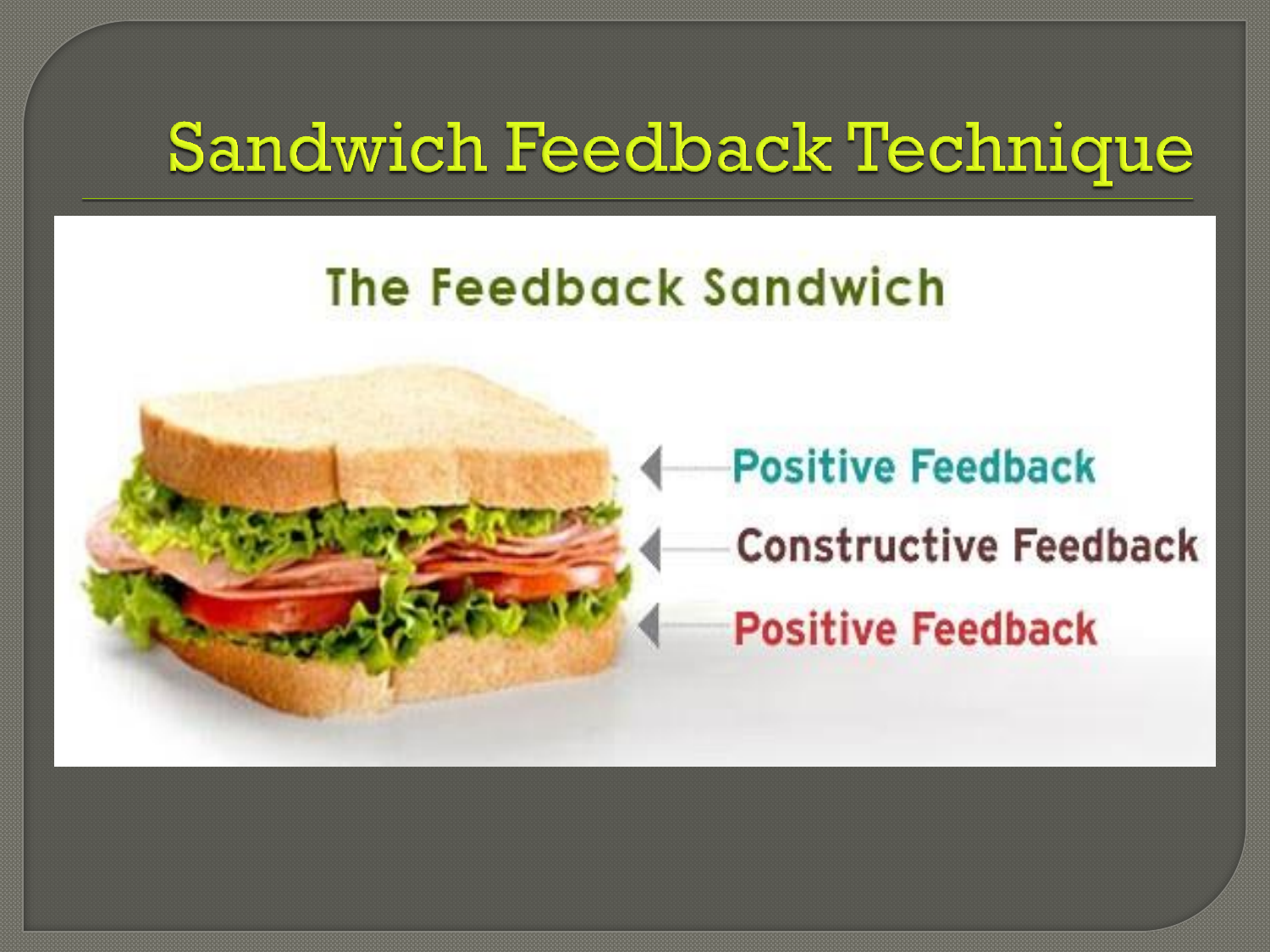# The Sandwich Method

**1) Slice of Bread 1: Start off with positive feedback (authentic praise of something they did recently)** Examples:

"By the way, Jason, I have to hand it to you really trained hard during this session, you are really committed well done"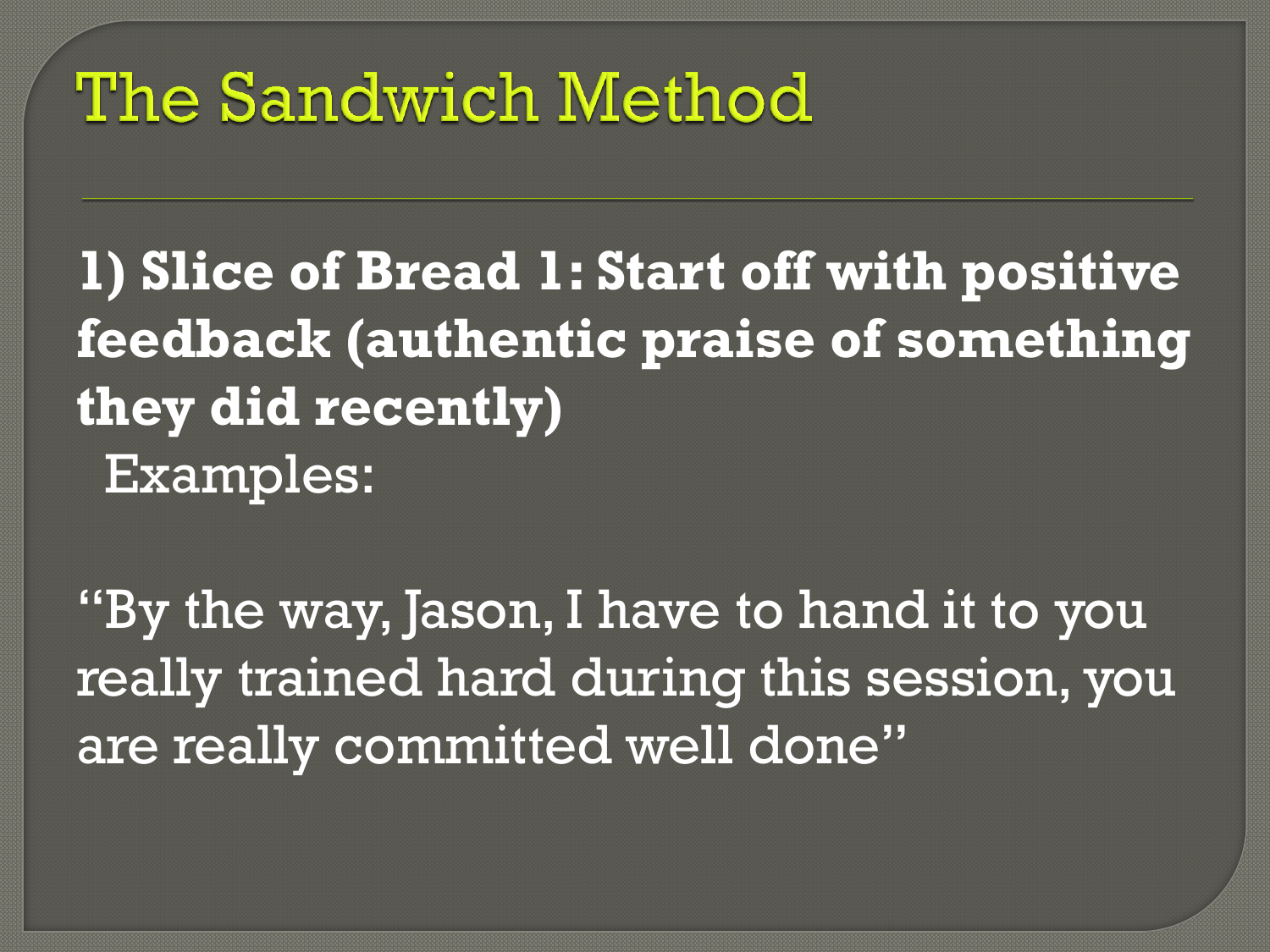## The Sandwich Method

#### **2) The "Meat of the Matter": Provide your constructive criticism**

- **Be brief (yet clear and thorough) in your delivery** of the meat of the matter — the criticism you want to share.
- $\bullet$  Ideally you are giving them constructive criticism on just one thing (at most two things)
- Additionally, try to give them the criticism in the context of how it can help THEM reach their goals.

#### Example:

"Considering the high standard you maintain during your training sessions, I think you can focus on the speed of execution of you're your drills"